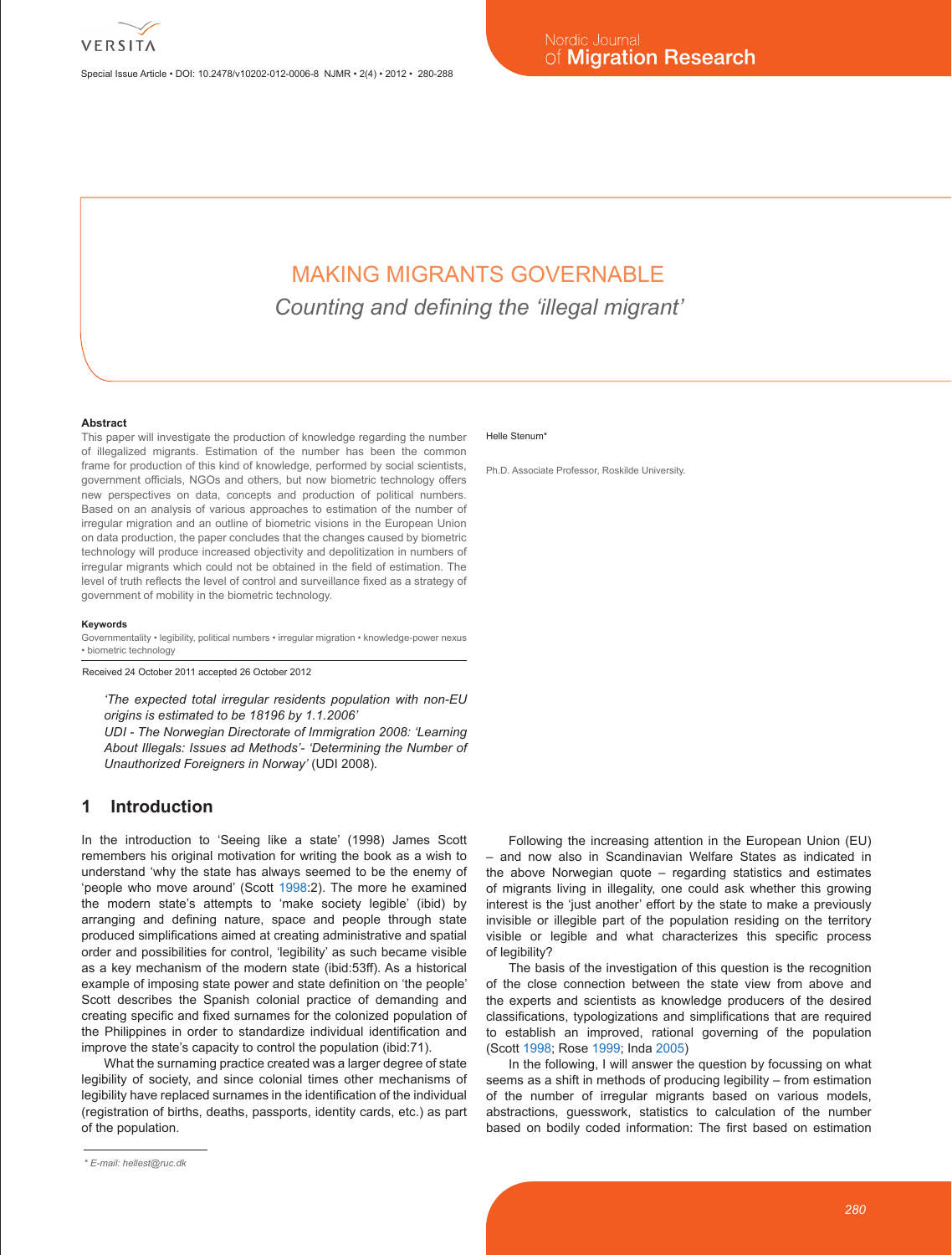or guestimation, disconnected more or less from direct, specific individual registration and control of the migrant, the latter based on quantification, coupled to direct, specific individual registration and mobility control.

To understand the shift, I find it interesting to go deeper into the knowledge base for estimation techniques which have been at the forefront in the last decade in order to trace links, continuities and discontinuities in what seems to be the future of making irregular migrants both legible and governable; the biometric identifier of all residents including irregular migrants. I will use various reports and academic papers and discussions that deal with estimation of irregular migrants in Europe and the US to clarify focus and differences of the methods suggested to produce legibility also to see whether these methods, attempts and academic proposals bear with them the path so to speak to what seems to be the answer of future state legibility; large scale bodily coded information.

Estimation or guestimation key government (Norwegian) and EU funded projects will be analysed and linked to the academic literature and discussion on definitions, data quality and methods, and in the analysis of production of numbers based on biometric data, key EU documents will be discussed and reflected in a historical contextualisation of the biometric technique as technology of government.

In Scandinavia the issue of numbers of irregular migrants have had different kinds of attention. As expressed in the above quote the Norwegian government has prioritised to produce numbers and estimates on irregular migrants whereas Sweden and Denmark have been more reluctant. In Sweden the annual 'Social report' of 2010 from the National Board of Health and Welfare included a comprehensive section on 'Papperlösa' (*Sans papier*, undocumented migrants). Estimates were mentioned as being unreliable, but within the range between 10,000 and 50,000 irregular migrants in Sweden. On the other hand this section also included a thorough evaluation of the obligations of the Swedish state in order to meet international human rights. In Denmark the government was asked about the number of undocumented migrants in February 2011 and the answer was that this number was not known. On the other hand the Minister of Immigration referred to a range of control measures aimed at 'capturing' migrants staying illegally (police, labour inspections, Immigration service, tax authorities) (Minister for Immigration 2011). Numbers are produced and used in a specific political context, and the trend on focussing on numbers occurs alongside growing acknowledgement of migrants actually living in illegality in Europe.

Until now the answer to the question 'How many are they' has been answered with *estimates* of *guestimates* of the number of irregular migrants based on different data and statistical algorithms and constructs. The field of estimating the number of irregular migrants had gained a certain political and academic prominence in the 2000s. However a new 'number-producing' infrastructure seems to become a reality in the EU; *biometric systems* registering fingerprints and face of travellers in the EU with the aim of monitoring when an 'entry' of a traveller does not match an 'exit'. The production of 'reliable data' on the number of irregular migrants is put forward in the EU Commission's 2011 bio-border kick-off paper; 'Smart borders – options and the way ahead' (EU Commission 2011), as one of the reasons for establishing a huge biometric, electronic entry/exit system for all third country nationals: … overstayers are the main source of irregular migration in the EU. Reliable data on the number of irregular migrants within the EU is not available, but conservative estimates vary between 1.9 and 3.8 million.'

The conservative estimate mentioned in the Commission's paper refers to the current state of the art estimate on irregular migrants in the EU, which stems from the Clandestino project.

The Clandestino project was funded by the EU (2007–2009) with the aim to produce data and numbers related to undocumented migration and propose new methods for evaluating and classifying data and estimates on undocumented migration in the EU.

Nikolas Rose (1999) characterized such political numbers as a feature of the technology of government. They make up 'calculable spaces', and they are fields of government at both macro- and micro-levels. Hence, 'such numbers do not merely inscribe a pre-existing reality. They constitute it ' (Rose 1999:212). However Clandestino now represents a production of knowledge; estimating the number of irregular migrants, which seems seriously challenged by the EU Commission's biometric 'way ahead'.

This paper will investigate the two types of number production as technologies of government, aimed at governing the group of irregular migrants, who are present at the territory of the EU, but not part of the population in a bio-political sense.

### *1.1 Government and political numbers*

Government was established in modern time as an independent activity, and science integrated and developed within this kind of government (Foucault 2003 [1978] 1982). Knowledge of the state was linked to government (Scott 1998). The emergence of a specific kind of 'statistics', meaning science of the state, and science of policing are two important areas in the development of science of government (Rose 1999:239). Science, statistics, 'political numbers' as Nikolas Rose calls them, helped construct problems of and in the population. '[N]umbers are crucial techniques for modern government' (ibid:197). The numbers made the population a calculable element with regularities, birth rates, diseases, etc. The population came to appear as the ultimate end of government – governable through science (ibid:241). Visibility and the 'gaze of the governor' (Rose 1999) is an important element in making populations or individuals governable. What we are seeing today in the efforts to quantify irregular migrants can be understood as efforts to make the non-population, the illegalized migrants 'legible', with the words of Scott, and governable.

Political numbers are essential and important for understanding processes of problematization and the relation between power and knowledge. According to this understanding, the government of migrant illegality will be dependent upon establishing numbers of migrants in illegality. Governing beyond the 'gaze of the governors' is not possible or at least strictly inadequate and an attempt to govern without numbers could easily be judged weak and inadequate.

In recent years, a number of nation-states, the EU, international organizations and academic institutions in Europe have pursued the establishment of numbers of irregular migrants and have initiated different kinds of estimating exercises, measuring the number of migrants entering or residing on the territory of specific nation-states or regions. One of these projects was commissioned by the Norwegian government. In the beginning of 2007, the Norwegian Directorate of Immigration (UDI) issued a study entitled *Developing Methods for Determining the Numbers of Unauthorized Foreigners in Norway, and Description of the Nature and Extent of Illegal Immigration in Norway* (UDI 2006).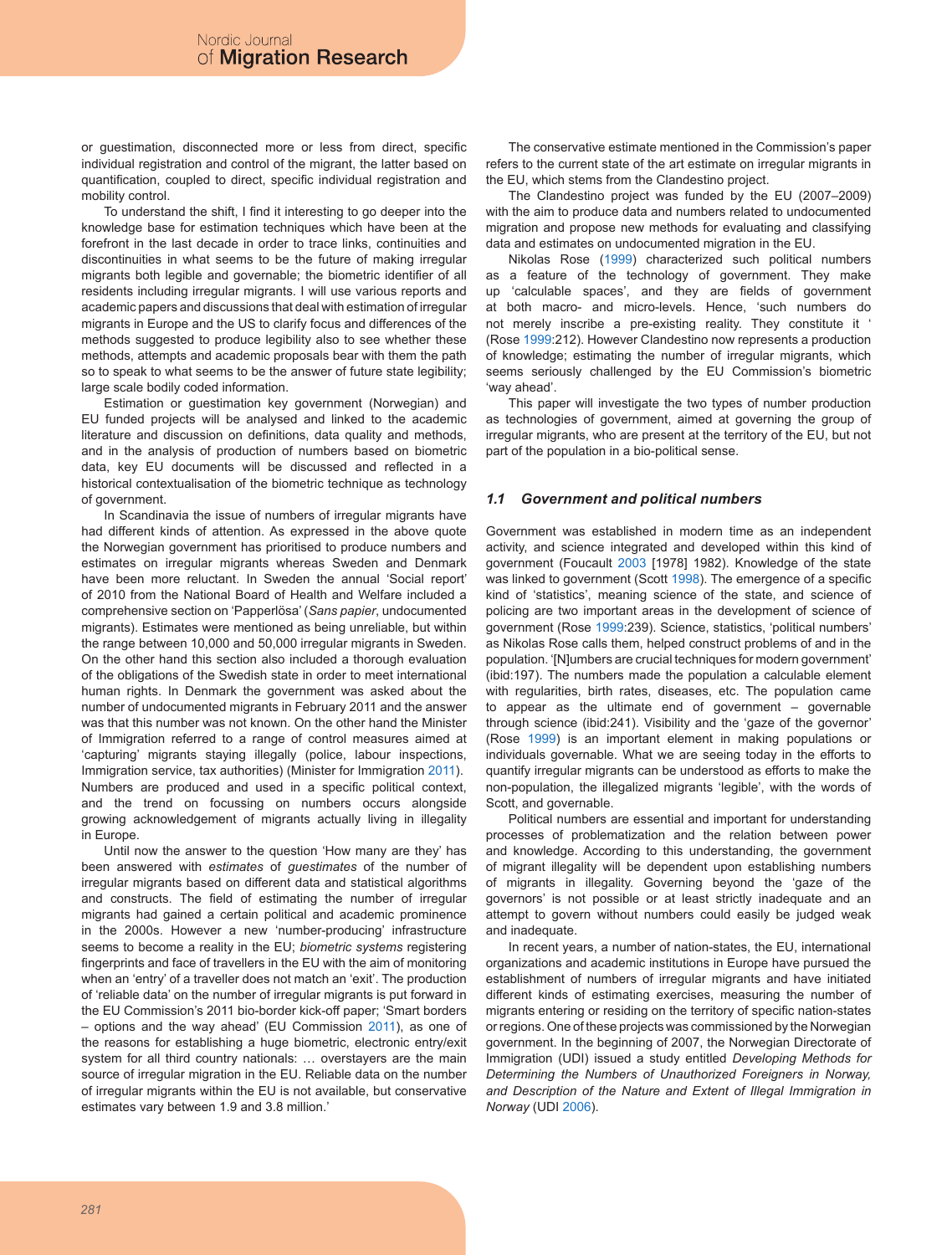More specifically the new study should: 'develop methods that can be used to estimate the number of foreigners living in Norway without proper authorization to do so, globally and/or for specific groups' (UDI 2006/7:3).

Thus the task was not directly to estimate the number of 'illegal migrants' in Norway, but to produce methods, based on the existing data that could enable the authorities to undertake their own calculations.

Existing data and authorities in the field of enumeration seemed to be very important in the description of the project, and statistics – the old science of the state – is important:

The point of departure for part (i) of the project should be existing data material from the UDI and the Police. This material can be supplemented with data available with other state agencies. Foremost among such other state agencies is Statistics Norway (SSB), as SSB has the authority as well as the professional skills and knowledge required to be able to harvest data from a number of public records for the purpose of research and production of statistics. SSB may also have knowledge of relevant methods for this project (UDI 2006/7:4).

The Norwegian government insisted on taking their point of departure in traditional bio-political knowledge production and the Statistical Agency as a key producer and manager of public records. In Norway and the two other Scandinavian countries, the relation between state and legal residents is organised and administered through a unique numerical identifier, '*person nummer*', which is also the basis for an extensive production of statistical bio-political knowledge. The Norwegian case can be seen as an attempt to govern the non-population through an adjusted traditional biopolitical lens. However in the final report it was difficult to present the result as reliable – '18.196' – despite the mathematical precision. The final report emphasizes the estimation or guestimation as a difficult process of production of truth: '…it is impossible to verify all the underlying assumptions beyond any empirical doubt. We therefore emphasize that one should not be overconfident in the reported estimates. Rather one should treat them as useful pieces of information that can help us towards a better overall understanding of the phenomenon of interest' (Zhang 2008:3).

# **2 Objectivity and depoliticization through political numbers**

Rose (1999) makes two observations about political numbers: first, that politics, numbers and measurements are intimately connected; and second that the number-politics relation has a depoliticizing effect. The relation between numbers and politics is reciprocal and mutually constitutive.

Political numbers and numerical technologies appear to reveal and disclose realities which must be dealt with politically, but 'it is not just that the domain of numbers is politically composed, but also that the domain of politics is made up numerically' (Rose 1999:198). Numbers 'appear to depoliticize whole areas of political judgement. They redraw the boundaries between politics and objectivity by purporting to act as automatic technical mechanisms for making judgements, prioritizing problems and allocating scarce resources' (ibid.).

Michael Jandl, affiliated with the International Centre for Migration Policy Development (ICMPD), a key European organization for producing knowledge and truth in the field of 'illegal immigration' to the EU, was scientific advisor to the Norwegian government on the above-mentioned project and considered one of the leading European experts in the field of estimating 'illegal immigrants'. He offers exactly this link between policy and numbers: 'rational policy making in the field of illegal migration needs to rely on serious estimation techniques, rather than simple guesswork' (Jandl 2004:141). He emphasizes the possibility and existence of 'serious' and 'tested' estimation technique, contrary to 'guesswork' and judges policy based on these estimations as 'rational'.

Furthermore the perspective of government is very clear, as is the close link between migration research and the state. Jandl articulates the familiar rhetoric of rationality and the common good:

There are various rationales for estimating the size of the undocumented (illegally resident) population in European countries. In the public sphere, there is a general need to gather reliable information on important social phenomena, to determine whether or not the situation warrants any political action. Once that has been established, even more reliable information is needed to formulate rational policies and to guide the political measures to be taken. For governments, the perceived size of the phenomenon will have an important bearing on the justification for the expenditure of public resources on alternative uses. Finally, when evaluating the impact of political measures, more data on the developments over time would be needed (Jandl 2006:11).

In his construct of the political rationality, he operates with the implicit understanding of producing knowledge as 'seeing like a state' (Scott 1998; Bigo 2002) and the implicit problematization of 'illegal migration' as a governing problem of nation-states. In his identification of the target of problematization – the illegal migrants – and the intention of making this target group visible, he actually refers them as a population, and also refers to the normalized bio-political mechanism of social phenomena being investigated in preparation for political programmes. But this 'illegally residing' population is a problematized population, perhaps an anti-population, which may be dealt with through special political solutions and technological programmes of the government. Through problematization of the issue of 'illegal migration' the subjectivity constructed of the 'illegal migrant' is a *position of disorder*, potential liability but also as governable. Jandl offers a scientifically based rationality:

In the worst case, the lack of reliable information will lead to misguided policies that will aggravate the problem. In any case, there is a strong rationale for governments to engage their statistical services in developing and applying better estimation methods (ibid:10).

'Engage their statistical services in developing and applying better estimation methods' was exactly what the Norwegian government wished to do.

Science is constructed by Jandl as the neutral, objective production of 'reliable information'; but the purpose of science is political government. He subscribes to an understanding of 'illegal' migrants existing 'out there' – beyond control. A first step to address the problem is to produce reliable information.

This understanding of social science is embedded into modern political culture: numbers and figures are, in Rose's words, 'integral to the problematization that shapes what is to be governed, to the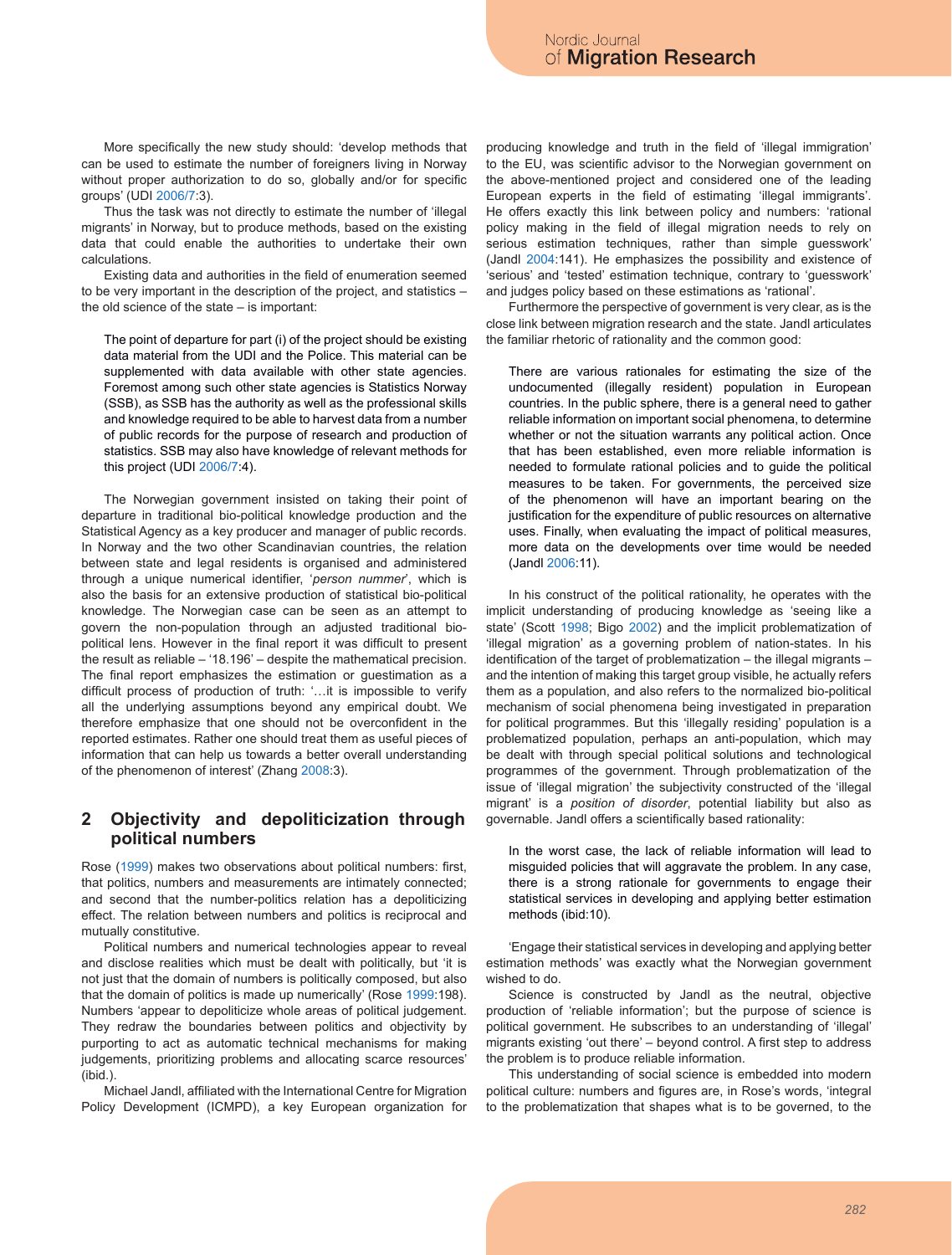programmes that seek to give effect to government and to the unrelenting evaluation of the performance for government that characterizes modern political culture' (Rose 1999:199).

These governmentality reflections on numbers are valuable and useful in the field of governing migrant illegality and in the analysis of problematization and the production of knowledge on 'illegal immigration' and 'illegal immigrants' in Europe.

# **3 Production of knowledge**

Two projects were funded by the EU in 2007–2009 with the aim of making irregular migration in the EU more visible on a social scientific scale; the UWT (Undocumented Works Transition) project, a collaboration between research institutions in seven EU Member States (Austria, Belgium, Bulgaria; Denmark, Italy, Spain and the UK) and the Clandestino (Undocumented Migration: Counting the Uncountable: Data and Trends across Europe ), a collaboration between the ICMPD, research institutes in Greece, Germany, UK and Poland and the NGO PICUM (Platform for International Cooperation on Undocumented Migrants). Whereas the UWT as one of eight aims had 'more reliable estimates of undocumented migration', the Clandestino project was founded primarily to produce data and numbers related to undocumented migration:

'The project aims were to (a) provide an inventory of data and estimates on undocumented migration (stocks and flows) in selected EU countries, (b) analyse these data comparatively, (c) discuss the ethical and methodological issues involved in the collection of data, the elaboration of estimates and their use, (d) propose a new method for evaluating and classifying data/estimates on undocumented migration in the EU' (Clandestino 2009).

The project produced a database on irregular migration which today is hosted and updated on the website of one of the project partners – the Hamburg Institute of International Economics. On their website the rationality of counting and estimating irregular migrants is formulated in the following way:

'Irregular migration is a top priority in the European Union. Due to security and financial concerns, an increasing amount of resources are devoted to preventing people from entering without authorization, and to enforcing the return of non-EU citizens who are not (or no longer) authorized to stay. At the same time, NGOs point to serious humanitarian side effects of this restrictive policy approach. Despite the political relevance of the phenomenon, assessments of the size of the irregular migrant population are often vague and of unclear origin. This website aims at increasing transparency in this sensitive field.'

'Return' and 'preventing migrants to enter the EU' is objectified for reasons of economy and security, and 'numbering' in that respect is seemingly a tool in a political solution (return) and in evaluation of programs (preventing entrance) to a problem defined as being of political relevance. The humanitarian consequences are defined as 'side effects', and thereby at the periphery of the 'real problem'.

The Clandestino project both reflects and intermingles with the academic discussions on ways to establish the number of irregular migrants and therefore I will try to clarify different scientific/academic approaches to the science of 'guestimation' of illegalized migrants.

Several suggestions have been put forward in migration studies on how to measure 'illegal', irregular', undocumented migration, and I do not cover them all; but in the following, I will try to analyse the content and constructs of some of these methods and suggestions presented by Jandl (2004, 2007), Friedrich Heckman (2004), Julie Kaizen *et al*. (2007), Douglas Massey and Chiara Capoferro (2004), Jeffrey S. Passel (2007) and Passel *et al*. (2004).

These scholars all agree on the necessity of measuring migrants and migration: Jandl (2004:11) refers to consideration of the public sphere (which I assume is the public sphere of the Western/European nation-state/region) and their eventual claim of political actions concerning 'an important social phenomenon' (which I translate to non-Western '*im*migration). In Peter Futo and Jandl (2007) and Jandl (2007), irregular or illegal migration is constructed in a manner that nearly equates it with human smuggling and criminalized border activities.

Jandl is also a key researcher in the Clandestino project (Clandestino 2008), where various methods to estimate irregular migration is described and assessed followed by a classification of estimates.

Heckman (2004) does not explicitly formulate any aim, but links quantification to the problem of human smuggling. Kaizen (2007) also links the relevance of quantification (in Germany) to human smuggling (as well as trafficking of women),

Massey and Capoferro (2004), in contrast to the previous contributions, take their point of departure in a US context. They suggest an approach to measurement that differs from counting individuals on the territory of the (Western) nation-state, but do instead focus on the transnational migrant.

Passel *et al*. (2004) express the purpose of producing knowledge in this field as that of to 'be there first' and closer to the truth: 'When social scientists fail to generate such estimates, the resulting void has been and will almost certainly be filled by persons supplying figures that are less defensible' (Passel *et al*. 2004:5).

Passel (2007) has produced the paper for the OECD on methods of measuring unauthorized migration to the United States. Passel compares the traditional methods of measuring migration into the US: the 'residual' method and surveying the total foreign-born population. He also presents estimates of the unauthorized population in the US.

The various contributions offer both similar and different perspectives in ways of constituting the number of irregular migration as scientifically and politically relevant, constructing the irregular migrant and assessing of quality of data and strategies for producing data.

# **4 What to measure? Constructing the illegalised migrant**

According to Scott (1998:80), the state needs at least three steps in the process of making standardized facts susceptible for aggregation: creating a common unit of measurement; count and classify objects according to the new classification and third bring it 'back to the stage', (re)presented in a context of knowledge-based government. If we compare their strategy of defining the object of measurement, there are clearly differences: while Jandl (2004) and Heckman (2004) use the terminology of 'illegal migration', 'stocks of illegal migrants (illegal foreign residence and illegal foreign employment)', illegal migration flows (illegal entries)' without defining or discussing the terminology or concepts, Kaizen (2007) refers to international rightsrelated definitions (Kaizen 2007:122).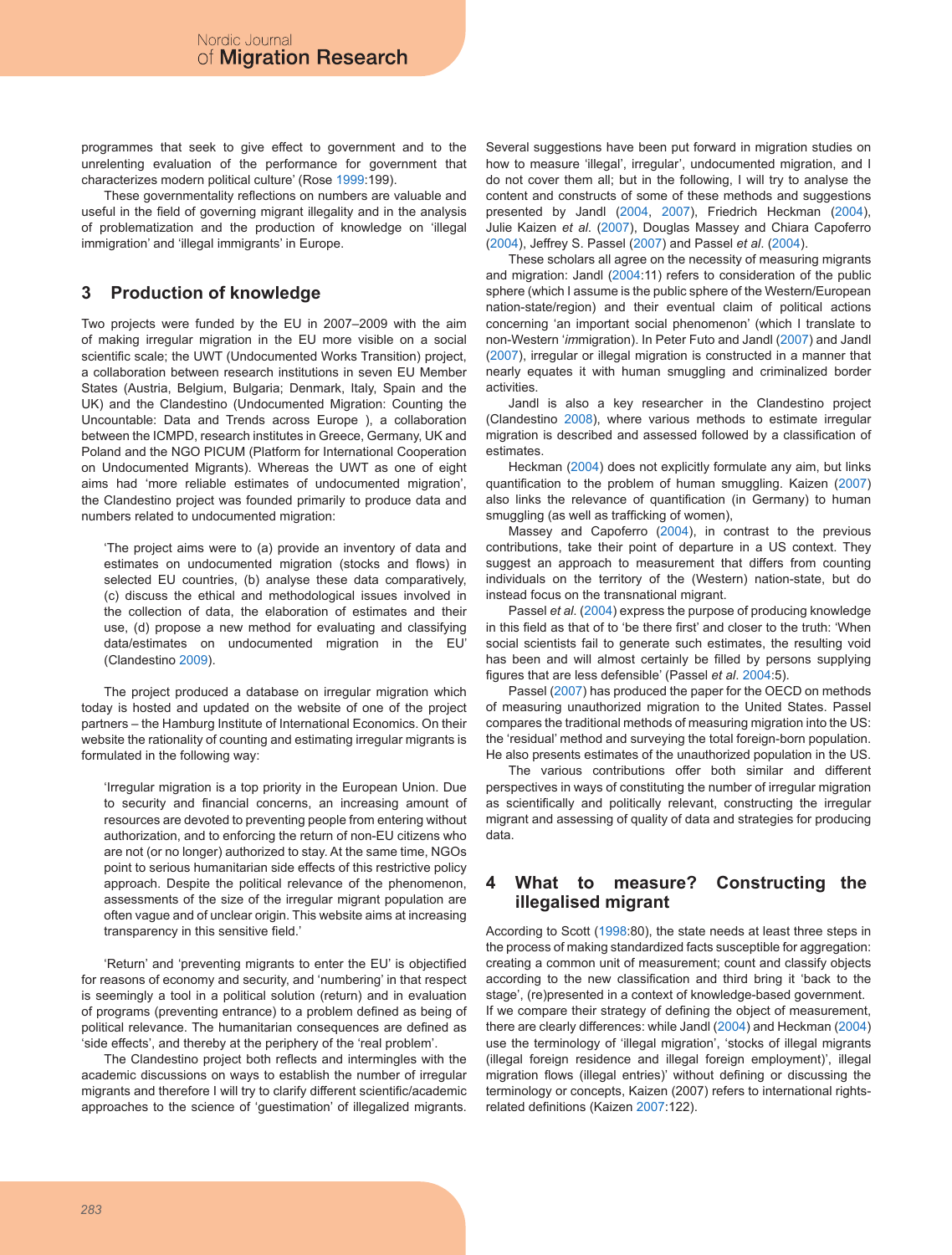Massey and Capoferro (2004) use the terminology 'undocumented' without further specification. These differences in terminology have contributed to different constructs of the migrant in question: Jandl and Heckman subscribe to the language of the EU administration and certain EU member states. Kaizen uses the language of the international rights-based organizations, while Massey and Capoferro and Passel utilise various terms within the US context. Massey and Capoferro refer to 'undocumented', which connotes a rights-based, NGO discourse, but he makes little effort to define what he means by 'the undocumented migrant'. Passel refers to 'unauthorized' or 'illegal aliens', which again reproduces the 'seeing like a state' perspective in soft and hard versions, respectively.

For Passel, what is to be estimated and measured are 'foreignborn persons who are not included in the data used to construct the demographic estimate of legal residents' (Passel 2007:10). The 'unauthorized' migrant in the Passel *et al*. paper is defined as a reverse demarcation:

[N]ot a US citizen; not having been admitted for permanent residence; not in an authorized temporary status permitting longer-term residence and work (Passel *et al*. 2004:5).

The disagreement on terms and definitions reflects the current process of constructing the illegal immigrants and the contemporary fragility of the concept.

In the Clandestino projects all kinds of definitions are used: 'For our purpose, we find all four terms acceptable for the discussion of the indicated phenomenon. While preferring undocumented or irregular migrant, the expressions illegal and unauthorized may be used as synonym in our research. For measurement purposes the differentiation between stocks and flows is most important' (Clandestino 2009).

Following Scott's analysis of the three steps in the process of standardization, a common legibility seems to fail: One position defines the migrant as 'illegal' and represents a position of criminalisation of the migrants, another position defines the migrant as holders of human rights and brings to the stage representations of victims and again other positions do not fulfil the request of standardization.

Elspeth Guild (2004) has analysed the different concepts of the irregular migrant within the European Union as generally a residual category, such that those who are not 'legal' are 'illegal'. Guild found an impressive heterogeneity in the various definitions of 'irregularity', resulting in different rights and legal positions that often left those categorized as illegal migrants in a legal grey zone. The current contradictory and unclear definitions do not mean that it is impossible to determine a definition. Determining the definition and category can very well be necessary for government of the 'illegal' migrant, and those participating in the quantification efforts need to decide how to define the irregular migrant and thereby also participate in demarcating the category of the 'illegal' migrant; this will most likely contribute to enforcing the production of migrant illegality as an element of political rationality. Nevertheless, the current contradictory and fluid categories can also provide indicators as to the on-going production and reproduction of a political fiction that may become operational.

The two EU funded projects, UWT and especially the Clandestino project, can be seen together with the EU Return Directive, as elements in an attempt to make the irregular migrant visible and legible as a non-citizen, as a deportable individual and as governable subject.

### *4.1 Policing I: Different degrees of truth and the significance of data production*

Truth and reliability of estimates are constructed and discussed differently in the various approaches. Heckman points out that in spite of existing data being of a poor quality in most countries, Germany has more reliable data:

Comparing the United States and Great Britain on one side and Germany (and Austria or Switzerland) on the other, it can be stated that official statistics come closer to the true numbers of illegal migrants in the latter case. This is due to the much greater density of internal controls by law enforcement agencies in the latter countries (Heckman 2004:1107).

Heckman insists that 'illegal immigrants are traceable'. Truth is here linked to the quality of numbers and truth production to the combination of classification and control, put forward as important prerequisites for measurement. Statistics are produced in national containers, which makes them differ and which maintains the national methodology in thinking of numbers.

Passel (2007) states that compared to 20 years ago, there is much better evidence of the size of the 'unauthorized' migrant population. Today there is little disagreement about the size of the population. Rather, the current political discussions are about different stereotypes of the 'illegal alien'. '[The] estimate passed from a research result to 'accepted fact' and 'conventional wisdom' fairly quickly' (Passel 2007:9).

The figures produced are used and given authority by both proand anti-immigration organizations, which, according to Passel, strengthen the credibility and validity  $-$  the truth  $-$  of the figures.

Massey and Capoferro direct our attention elsewhere. Instead of giving first priority to the 'illegal', Massey and Capoferro focus on 'migrant' as the first priority. Their ethno survey method is developed in order to study and produce knowledge on migration patterns. Massey and Capoferro define a:

[N]eed for data that can identify undocumented migrants and their characteristics, measure trends over time, support longitudinal research, compare the characteristics of migrants before and after they enter, provide sufficient sample sizes for detailed analyses, study transitions between different legal statuses and movements back and forth, and monitor the effects of policy changes on a timely basis (Massey&Capoferro 2004:1075).

Massey and Capoferro seem more preoccupied with 'the laws of migration' in a transnational perspective than the 'laws of the nationstate' in problematizing and identifying the 'illegal migrant'.

Kaizen rejects existing data as unreliable, but in her paper, she still produces several graphs showing estimates of irregular migration. Irregular migrants are constructed as primarily victims, pushed and pulled by economic factors and as being vulnerable (Kaizen 2007:137).

The Clandestino project emphasizes in their production, inspection and validation of a number of estimates that the total number of irregular migrants in the EU is significantly lower than estimates put forward by the EU Commission. At the same time this project clearly claims a higher degree of 'truth' than any other estimate.

To sum up, the majority of researchers subscribe to research perspectives that display different approaches to 'seeing like a state'. In what we could call the 'seeing like a policing state', Jandl and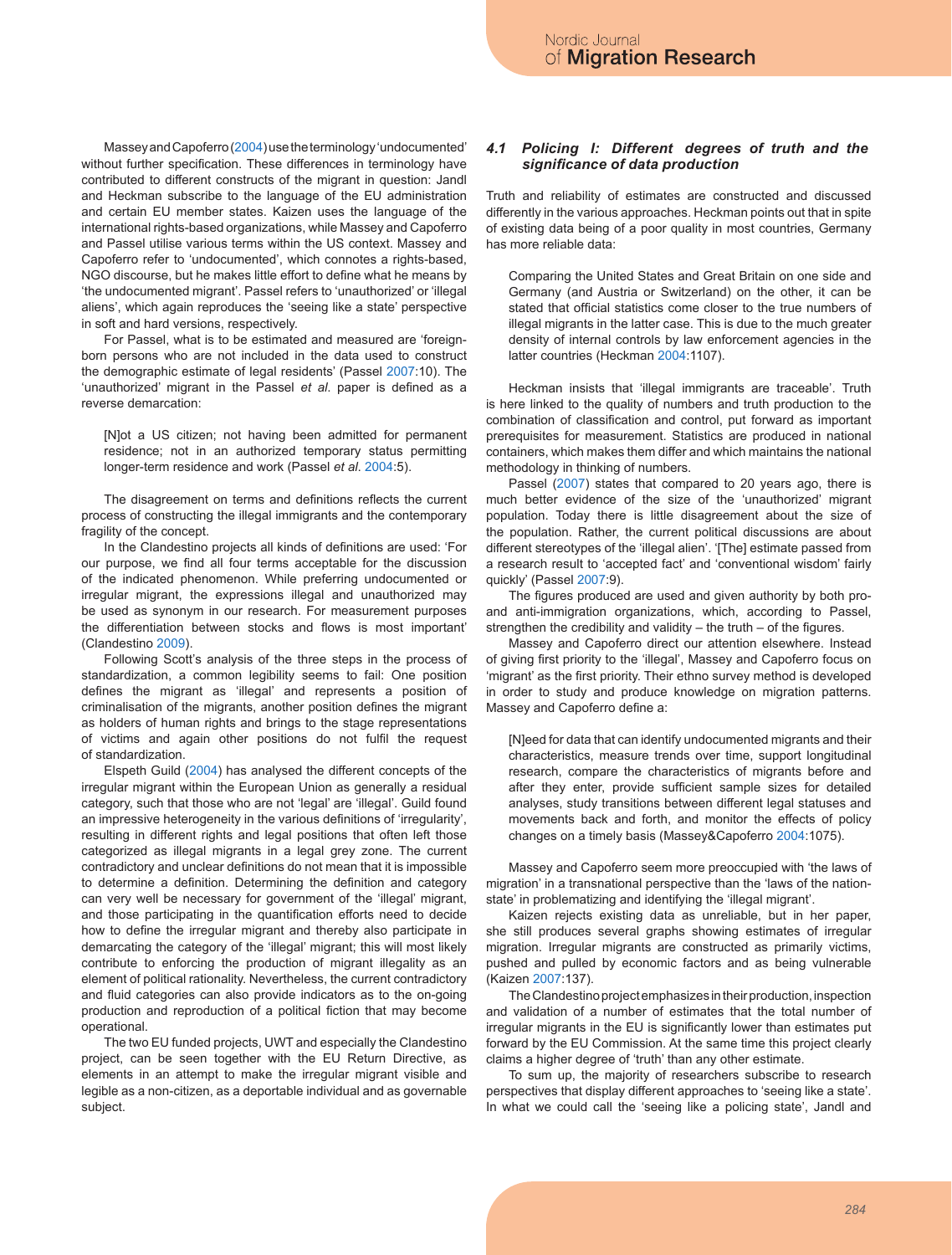Heckman operate with concepts and data constructed through a strategy of 'governing through crime' (Inda 2005) preoccupied with capturing the *illegal migrant*, using crime statistics and practices of border and identity control and emphasizing the significance of control, whereas Passel represents a research perspective of what could be called 'seeing like a bio-political state', completing the missing information on *residents* on the national territory through adding the number of irregular migrants to existing demographic data based on legality. The last research perspective can be characterized as the 'seeing like a human rights' state', represented by Kaizen, who directs her research approach to the obligation of nation states to protect *human beings* and in this particular field of irregular migrants as *victims* and eligible for protection.

With their different approaches however, they are united in the 'view from above' and the attempts to create a state-based order and counteract disorder and illegibility, which in Scott's words is a 'hindrance to any effective intervention by the state, whether the purpose of that intervention is plunder or public welfare.' (Scott 1998:78)

The research perspective represented by Massey and Capoferro differs in transcending the seeing-like-a-state lens, given that they prioritize the processes, changes and the fluidity in transnational mobility, migrant status and migration history performed by human beings as migrants.

### *4.2 Policing II: Quality of data*

Strategies for actually measuring the 'illegal', 'irregular', 'undocumented', 'unauthorized' migrants differ in estimation. The residual estimate method, which is the most prominent and authorized in the United States, relies on the assumption that it is possible to calculate the total number of irregular/undocumented migrants residing in the country, assuming this as being equal to the total number of all immigrants, and subtracting from this the total number of legal immigrants. This method is based primarily on census data (or survey-based figures), which is modified through various calculations and estimates. Discussions and differences in techniques will depend on choices related to various elements of the calculation: data sources, population covered, geographic and demographic details, methods used to estimate components of demographic change, assumptions about census/survey coverage, definitions and measurement of components of the legal population, etc. (Passel 2007:10).

In general the method of residual estimation is rejected in Europe, with reference to differences in census-traditions and systems of control. Heckman, for example, states that 'anyone without legal status detected in the census data collection would have to be reported to the authorities' (2004:1107).

For Heckman, the effects of control are very important:

Unlike in the United States, long-term or even permanent illegal stay in the country is very difficult in Germany. The country is much smaller and controls are more effective and regarded as legitimate (ID cards, 'verdachtunabhängige Kontrollen' as for example: 'Checking on a person who has not behaved in a suspicious way. Such controls are possible, for instance, in airports, railway or bus stations (Heckman 2004:1110).

For Heckman, the level of control is a prerequisite for the quality of data. This can be interpreted as a rather obvious fusion of research and state in producing knowledge. Means of control and policing in Europe (Jandl, Heckman) is seen as producing qualified data because these data are based on registration of individuals. For Passel and Massey and Capoferro, however, policing is seen as a factor that lowers the quality of data and estimates. Passel criticizes estimates based on the number of illegal border-crossers apprehended by police as unreliable because 'a very high proportion of the apprehensions are repeat apprehensions of individuals who are making a second, third, or higher crossing after having been apprehended' (Passel 2007:12).

For both Jandl and Heckman, control procedures and crime statistics are basic to the exercise of estimating the number of irregular migrants. For Heckman, border police statistics on apprehensions for border crossing will indicate the size and development over time of unsuccessful illegal border crossing, and asylum statistics will indicate the number of successful illegal border crossers.

Other statistical information constructed as relevant, according to Heckman, are to be found in data sources with registered 'suspected criminal offences of foreigners without legal resident status' (Heckman 2004:1110), and from cases of document-fraud by foreigners, including false marriage licenses, forged residence permits or forged working papers.

The display of governing through crime, as Inda conceptualizes it, is striking here. The interlacing of research, policing and state sovereignty in producing knowledge and truth is clear when it comes to enumerating irregular migrants and making migrants in illegality a domain for government.

### *4.3 Policing III: The dream of biometric identifiers*

According to the 'seeing like a policing state' perspective, biometric identifiers are mentioned as solutions to tackle illegal border crossings and document forgery (Jandl 2007:312). Within a control regime based on individualized identification, a centralized state authority for issuing *the* required identifications and a high degree of state access to individualized, identifiable data, and the introduction of biometric systems all seem to be the dream of a bureaucracy: Borders being patrolled, no matter whether these borders are placed at the perimeter of the nation-state or whether the patrolling and control takes place on the territory of the nation-state and through individual profiling and random inspections in bus stations or public parks.

Biometric identifiers have increasingly become a key element in technology of EU border and migration management. SIS, SIS II, Eurodac and VIS are centralized systems that contain fingerprints of different groups of non-EU citizen. SIS II stores for three years fingerprints of third country nationals with entry ban, Eurodac fingerprints of asylum seekers for 10 years and fingerprints of migrants apprehended at border crossing, VIS contains fingerprints of all visa holders for 5 years (EU Commission 2010). Similar techniques are applied the Prüm system developed to 'fight against terrorism, crossborder crime and irregular migration'.

These systems aim at governing both a large group of third country nationals and EU criminal citizens or anti-citizens. The biometric identifier is stored in order to link a specific body to specific information related to status (asylum seeker, entry banned, convicted, etc.). In accordance with the tendency to use biometrics in border management, fingerprints are also integrated in passports in the EU, but this biometric information is restricted to establish only the link between the body and the passport. Fingerprints are not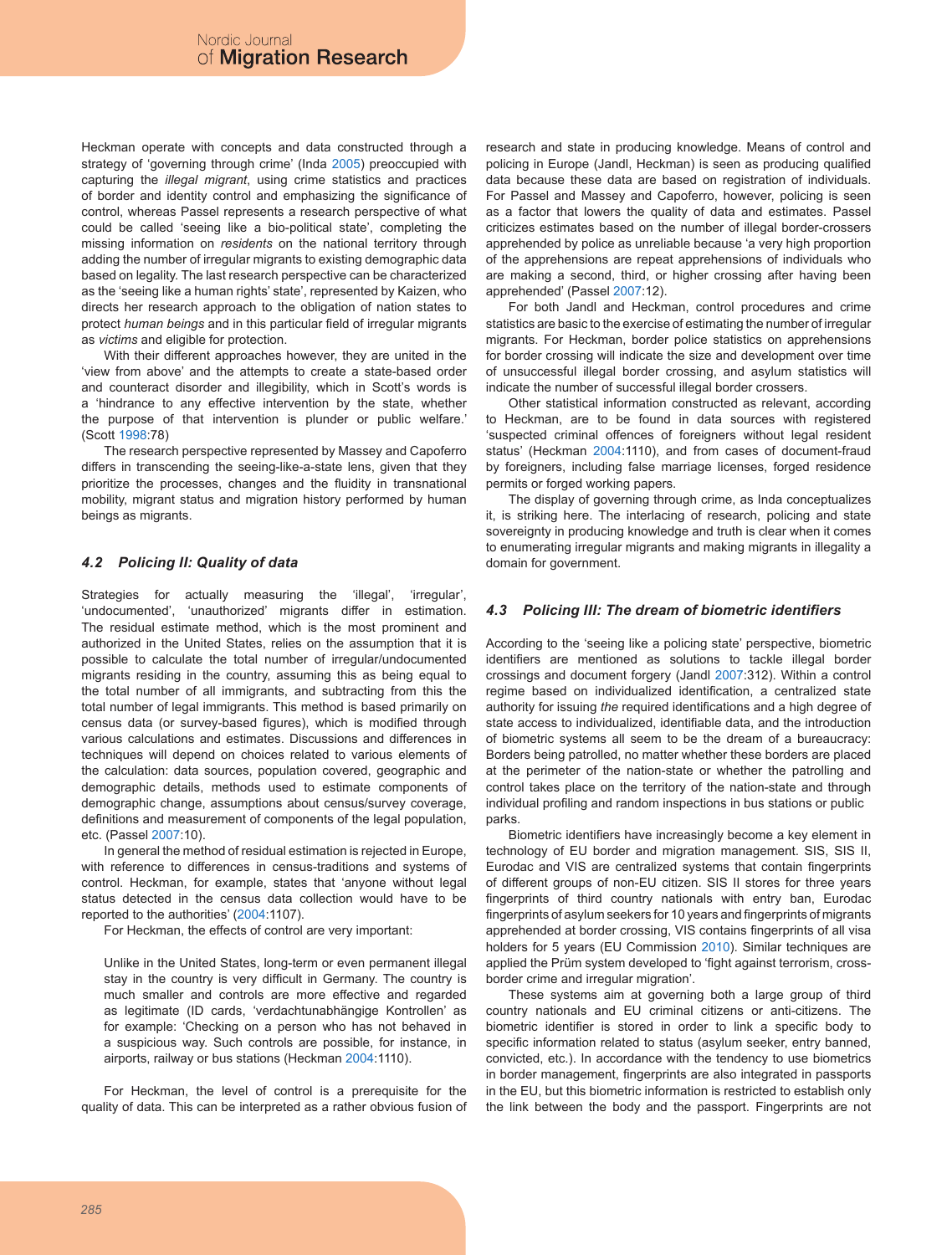stored in a central database and linked to other kind of information. What we see here is a biometric divide between citizens and noncitizens and between citizens and anti-citizens. Non-citizens and anti-citizens are positioned and managed technologically as risks through surveillance and storage of data, whereas citizens are managed as holders of access to privileges. The technique of both circuits is however using bodily coded information through fingerprints and emphasizes the general tendency of 'securitization of identity' (Rose 1999, 2000).

From this point the 'Way Ahead' strategy in the EU, is the development of new biometric systems, which will produce important numbers in the management of migration. All third country nationals will in the future have to register their biometric identifier at the external borders of the EU and register again when leaving the territory of the EU, in a centralized system based on a unique identifier – fingerprints. This will enable policing of overstayers in that an expiry of the residence permit will be reported to the authorities. And given, as the EU Commission emphasizes, that the majority of irregular migrants in the EU are overstayers, it will strengthen the 'fight' against illegal immigration through producing 'reliable data' and facilitate the identification and deportation of apprehend irregular migrants, and data can also be used in deciding which nationalities need visa.

'An entry/exit system should allow for increasing the number of successful returns of irregularly staying third-country nationals, as the system will identify those that have overstayed. However, it will be difficult to predict how many persons will actually be apprehended as a result. However, the potential impact needs to be seen against the complete absence of data on overstayers currently available to the responsible national authorities. Also, the system should be used in conjunction with other measures, notably identity checks within the Schengen territory and the possibility to identify undocumented persons using the VIS' (EU Commission 2011).

# **5 Body counts**

The suggestion of biometric identifiers may be seen as a withdrawal from the principle of rights applied to human beings as an abstract of the universal individual all being equal, to the (re)introduction the concept of rights being engraved in your body, depended first and foremost on one's birth, kinship and geography. The acceptance or denial of access to Europe through governable information, embodied in fingerprints, face and iris profiles or DNA, separating citizens from anti-citizens through body-inscribed identification and managed through anti-citizenship technology, seems to be a growing imaginary in the government of migration.

Even though biometric borders can be characterized as a new kind of surveillance, Mark Maguire (2009) and Louise Amoore (2006) emphasize that biometric data in the process of governing mobility is hardly a new phenomenon; older forms of surveillance data are drawn upon.

Amoore points to 'the historical emergence of body counts to enumerate and account for colonial subjects' and she refers to Arjun Appadurai's (1996) discussion of systems of classifications in colonial India, where the enumeration and accounting:

… disciplines the 'unruly body', bringing it back into a zone of calculation and manageability, recuperating it and accounting for it within 'normal' ranges of acceptability. Contemporary biometric body counts bare out much of what Appadurai signals for the creation of 'boundaries around homogeneous bodies' that 'performatively limits their extent', flattening differences and idiosyncrasies into calculable categories (Amoore 2006:342).

Biometric technology is a materialization of a political thought mutated from practices of government linked to the panoptical perspective of government and to colonial forms of governing through bodily control and identities. One of the current biometric identifiers is fingerprinting, which has been a social technology to measure and identify the criminal body, developed in colonial India and technologized in the era of IT into databases of criminals and suspects (Cole 2001). Biometric passports or databases contain extended and new possibilities of governing through the body (and not through representations such as ID cards, personal registration numbers, names, etc.). The opportunity of large-scale databases, such as SIS II, gives the possibility to selecting and separate legals from illegals, citizens from excluded insiders and immanent outsiders. It is not only an idea anymore, but a reality, even though the future practice of the technology is yet unknown. The 'biometric passport' or identifier merges two mutated key technologies of the colonial nation-states; fingerprints and passport (Cole 2001; Torpey 2000) into a technical, depoliticised instrument targeting 'the Others'.

In the process of depoliticizing the management of irregular migrants, numbers produced by biometric systems will make estimation projects such as Clandestino more irrelevant. Numbers of overstayers will within some years be considered equivalent to the number registered in the system.

In the making of the 'illegal immigrant', terms and numbers are crucial in positioning the political subjectivity within the problematization process, and in the process of making the subjects governable and objects for government. Instead of asking, 'Who is the irregular migrant?', as if it were an entity to be discovered or revealed with attached or embodied features or attributes, one could ask. 'How is the irregular migrant constructed?' Numbers and terms can be made relevant in the production of knowledge and truth on migration and migrants in general, but these are essential to the construct of the 'illegal migrant'. Numbers and terms constitute 'illegal migration' as a governable space and migrants as governable subjects. The mental landscape of developing biometric securitization of migration is similar to the perspective described in estimation research as the 'seeing like a policing' state.

The quantification process is based on determining key terms and definitions, and developed and constructed within the political problematization of irregular migrants as social threats or victims of foreign criminals. The means to transform the control perspective of the 'seeing like a policing state' into social practice and technology has changed from vision to reality. The other perspectives seeing like a bio-political state and human rights state – are made irrelevant, whereas the transnationalised lens, which Massey and Capoferro represented, actually in some respect is reflected in the accumulation of data on status and place, which will link number, identity and migration history and produce of data on transnational mobility.

# **6 Conclusion**

Numbers tend to produce objectivity. They disguise how they operate as political numbers within a specific governmentality. Numbers – political numbers – make up calculable spaces, they do not merely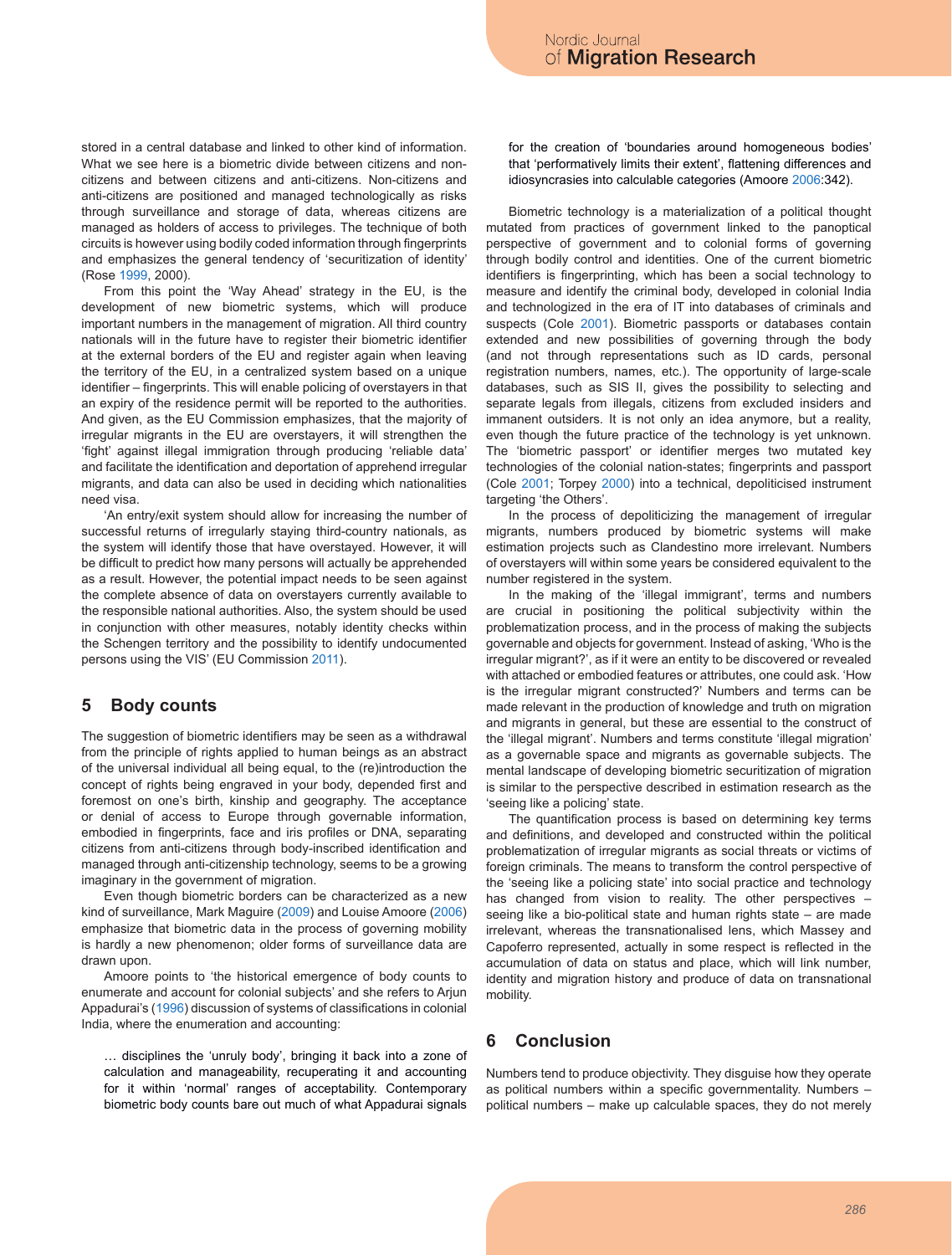inscribe a pre-existing reality – they constitute it, as observed by Rose, and we seem to be in the middle of that process of constitution. Objects are being made visible, being rendered into calculable and programmable forms (Inda 2005). Heckman and Jandl state that the shape of data is linked to a specific administration, law enforcement and governmental thought, implicitly declaring that more control is needed to enhance the quality of the data.

Production of knowledge in the field of estimation offers different methods and versions of 'truth' and reliability. The truth is debatable and open to different political numbers reflecting different perspectives of 'seeing like a state' and not seeing like a state. The object of measurement is also debatable in that the political concept of 'illegal migrant' is blurred and fragile. Estimation opens for discussion on quality of data and how to obtain it, but the more or less fictitious character of the whole project causes a lot of cracks in estimates or guestimates as truths. But the situation of the current illegibility regarding irregular migrants also reflects a relatively high degree of protection from state surveillance and the possibility of maintaining zones of protection or invisibility in civil society. When production of these political numbers changes to the described biometric risk managing system which is developed to control migrants and facilitate deportation, the horizon of diverse productions of knowledge is reduced and the objectifying and depoliticizing effect on numbers of overstayers and irregular migrants increases. The truth becomes unquestionable and quality of data will be regarded as high. Heckman's point of view that control is a prerequisite for quality of data has been implemented so to speak.

Furthermore, the concept of irregular migrant can stay blurred and flexible because the key unit is now the body; managers of migration can ascribe and register different and changing statuses to a specific biometric identity. Rules and legislation can change, but the migrant body will still be the unique identifier irrespective of governmental changes.

Tightening up controls will likely increase the number of migrants being detained and deported, making residing on the territory more difficult. Body engraved profiles through biometric surveillance and profiling, selecting the privileged from the unprivileged on the territory, the desired from the unwanted, the non-deportable from the deportable is an on-going development, which is also linked to the ambition of enumeration and surveying irregular migrants.

We can trace a development from humans with documents to bodies captured by birth and geography, having the global geometry of power laid down in fingerprints, eyeballs, DNA, etc. and a possible transformation of the political rationality of problematizing and counting 'illegal migrants' to problematizing and counting 'illegal bodies'.

Despite significant differences in the way biometrics is used as technology it is an invasive device of government and will now apparently be the foundation for government of *all* mobile residents. The state may not be the enemy of (all) 'people who move around' (Scott 1998) but the European states are extremely preoccupied with the government of 'people who move around'.

**Helle Stenum** is Associate Professor (temporary position) at the department of Culture and Identity, Roskilde University, Denmark. She has a PhD in migration studies and is a specialist in the field of migration management and marginalized migrants including issues such as irregular migration, migrant domestic labour and transnational precarisation. Among recent publications are: "Au Pair Migration: Transnational production of corruption and New Nordic Inequalities" in Isaksen (ed): *Globalizing Welfare. Gender, Care and Migration in Nordic Societies,* Nordic Academic Press, 2010; and "Workers and vagrants. Governing the foreign poor in Denmark" in Thomsen et al (eds.): *Irregular migration in a Scandinavian Perspective,* Shaker Publishing 2010.

#### **References**

## 

- *Amoore, L 2006, 'Biometric borders: governing mobilities in the war on terror', Political Geography, vol. 25, no. 3, pp. 336–35.*
- *Appadurai, A 1996, Modernity at large: cultural dimensions of globalization, University of Minnesota Press, Minneapolis.*
- *Bigo, D 2002, 'Security and immigration; toward a critique of the governmentality of unease', Alternatives, vol. 27, Special Issue, pp. 63–92.*
- *Clandestino 2008, Report on methodological issues, prepared by Michael Jandl, Dita Vogel&KrystynaIglicka edited by Albert Kraler&Dita Vogel.*
- *Clandestino 2009, Comparative policy brief size of irregular migration.*
- *Cole, S 2001, Suspect identities, Harvard University Press, Cambridge, MA.*
- *EU Commission 2010, Overview of information management in the areas of freedom, security and justice. COM(2010)385 final.*
- *EU Commission 2011, Smart borders options and the way ahead. COM(2011)680.*
- *Foucault, M 2003 [1978], 'Governmentality', The essential foucault, selections from essential works of foucault 1954–1984, eds P Rabinow&N Rose, The New Press, New York, pp. 201–221.*
- *Futo, P&Jandl, M(eds) 2007, 2006 yearbook on illegal migration, human smuggling and trafficking in central and Eastern Europe. ICMPD.*
- *Guild, E 2004, 'Who is an irregular migrant?', in Irregular migration and human rights: theoretical, European and international perspectives, eds B Bogusz, R Cholewinski, A Cygan&E Szyszczak, Martinus Nijhoff Publishers, Leiden/Boston.*
- *Heckman, F 2004, 'Illegal migration: what can we know and what can we explain? the case of Germany', International Migration Review, vol. 38, no. 3, pp. 1103–1125.*
- *Inda, JX 2005, Anthropologies ofmodernity, Blackwell Publishing, Malden*
- Jandl, M 2004, 'The estimation of illegal migration in Europe', *Studio Emigrazione/Migration Studies, vol. XLI, no. 153, pp. 141–155.*
- *Jandl, M 2006, Innovative concepts for alternative migration policies. Report of the IMCPD/IMISCO. Workshop Vienna 24.-25. 2006. IMISCO Policy Brief.*
- *Jandl, M 2007, 'Irregular migration, human smuggling, and the Eastern enlargement of the European union', International Migration Review, vol. 41, no. 2, pp. 291–315.*